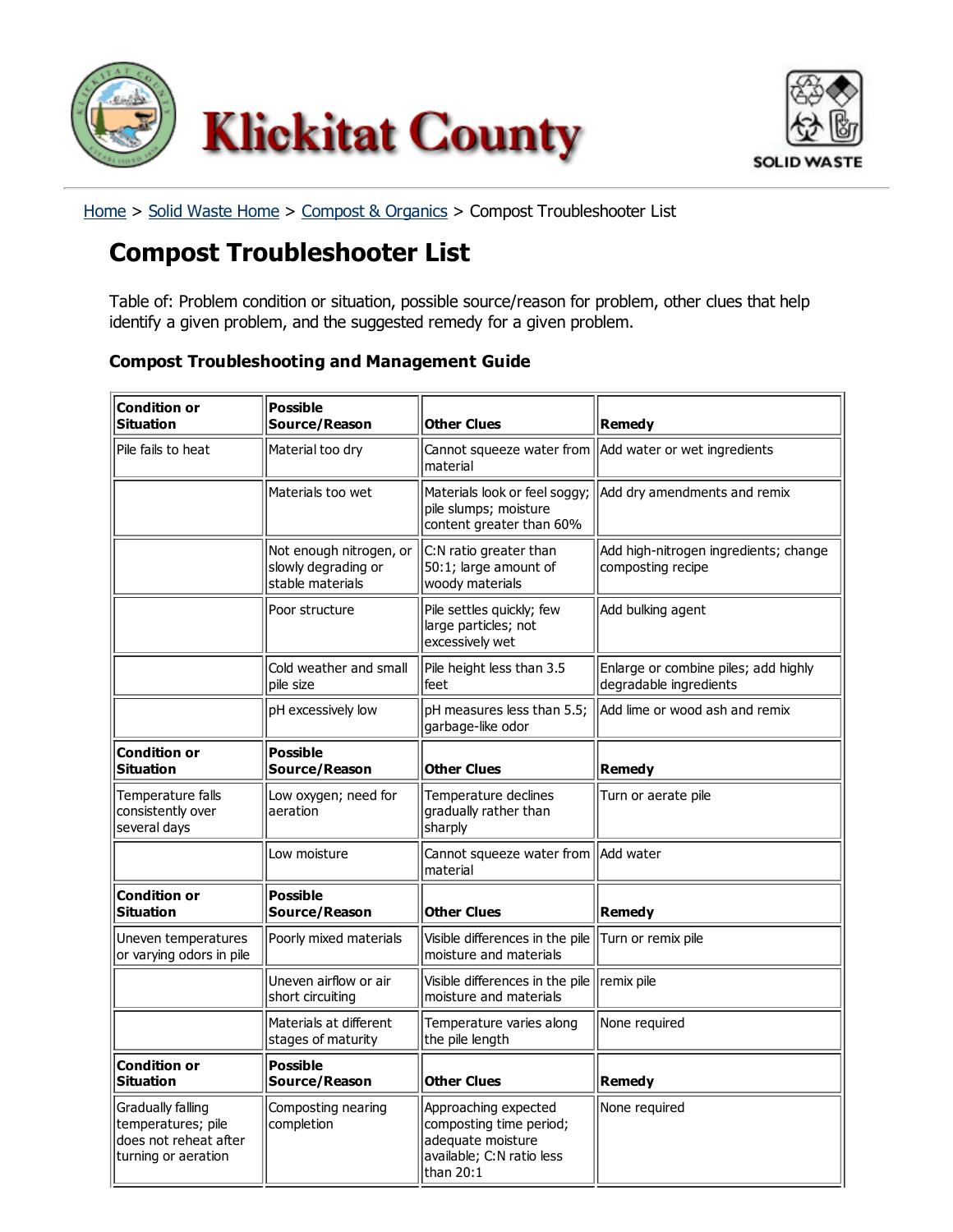|                                                                                                   | Low moisture                                                | Cannot squeeze water from   Add water and remix<br>materials                   |                                                                                                                                                       |
|---------------------------------------------------------------------------------------------------|-------------------------------------------------------------|--------------------------------------------------------------------------------|-------------------------------------------------------------------------------------------------------------------------------------------------------|
| <b>Condition or</b><br><b>Situation</b>                                                           | <b>Possible</b><br>Source/Reason                            | <b>Other Clues</b>                                                             | <b>Remedy</b>                                                                                                                                         |
| Pile Over heating<br>(greater than 150F)                                                          | Insufficient aeration for<br>heat removal                   | Pile is moist                                                                  | Turn pile to increase airflow                                                                                                                         |
|                                                                                                   | Moderate to low<br>moisture; limited<br>evaporative cooling | Pile feels damp but not<br>excessively wet or dry                              | Add water; continue turning and<br>aeration to control temperature                                                                                    |
|                                                                                                   | Pile is too large                                           | Height greater than 8 feet                                                     | Decrease the pile size                                                                                                                                |
| <b>Condition or</b><br><b>Situation</b>                                                           | <b>Possible</b><br>Source/Reason                            | <b>Other Clues</b>                                                             | <b>Remedy</b>                                                                                                                                         |
| Extremely high<br>temperatures (greater<br>than 170F) in pile:<br>composting or<br>curing/storage | Pyrolysis or<br>spontaneous<br>combustion                   | Low moisture content; pile<br>interior looks or smells<br>charred              | Decrease pile size; maintain proper<br>moisture content; add water to<br>charred or smoldering sections; break<br>down pile, combine with other piles |
| <b>Condition or</b><br><b>Situation</b>                                                           | <b>Possible</b><br>Source/Reason                            | <b>Other Clues</b>                                                             | Remedy                                                                                                                                                |
| High temperatures or<br>odors in curing or<br>storage pile                                        | Compost is not stable                                       | Short active composting<br>period; temperature and<br>odor change after mixing | Manage pile for temperature and odor<br>control, turn piles as necessary; limit<br>pile size                                                          |
|                                                                                                   | Piles are too large                                         | Height greater than 8 feet;<br>width greater than 20 feet                      | Decrease pile size                                                                                                                                    |
| <b>Condition or</b><br><b>Situation</b>                                                           | <b>Possible</b><br>Source/Reason                            | <b>Other Clues</b>                                                             | <b>Remedy</b>                                                                                                                                         |
| Ammonia odor coming<br>from composting piles                                                      | High nitrogen level                                         | C:N ratio less than 20:1                                                       | Add high-carbon amendments                                                                                                                            |
|                                                                                                   | High pH                                                     | pH greater than 8.0                                                            | Lower pH with acidic ingredients and/or<br>avoid alkaline ingredients                                                                                 |
|                                                                                                   | Slowly available carbon<br>source                           | Large woody particles; C:N<br>ratio less than 30:1                             | Use another carbon amendment or<br>increase the carbon proportion                                                                                     |
| <b>Condition or</b><br><b>Situation</b>                                                           | <b>Possible</b><br>Source/Reason                            | <b>Other Clues</b>                                                             | <b>Remedy</b>                                                                                                                                         |
| Rotten-egg or putrid<br>odors coming from<br>composting piles<br>continually                      | Anaerobic conditions                                        | Low temperatures                                                               |                                                                                                                                                       |
|                                                                                                   | Materials too wet                                           |                                                                                | Add dry amendment                                                                                                                                     |
|                                                                                                   | Poor structure                                              |                                                                                | Add bulking agent                                                                                                                                     |
|                                                                                                   | Pile compacted                                              |                                                                                | Remix pile and add bulking agent if<br>necessary                                                                                                      |
|                                                                                                   | Insufficient aeration                                       |                                                                                | Turn pile to increase airflow                                                                                                                         |
|                                                                                                   | Anaerobic conditions                                        | High temperatures                                                              |                                                                                                                                                       |
|                                                                                                   | Pile too large                                              |                                                                                | Decrease the pile size                                                                                                                                |
|                                                                                                   | Airflow uneven or short<br>circuiting                       |                                                                                | Remix pile; change recipe                                                                                                                             |
| <b>Condition or</b><br><b>Situation</b>                                                           | <b>Possible</b><br>Source/Reason                            | <b>Other Clues</b>                                                             | <b>Remedy</b>                                                                                                                                         |
| Odors generated only<br>after turning                                                             | Odorous raw materials                                       | High temperatures                                                              | Frequent turnings; increase porosity;<br>add odor-absorbing amendment                                                                                 |
|                                                                                                   | Insufficient aeration;<br>anaerobic interior                | Falling temperatures                                                           | Shorten time interval between<br>turnings; increase porosity                                                                                          |
| <b>Condition or</b>                                                                               | <b>Possible</b>                                             |                                                                                |                                                                                                                                                       |